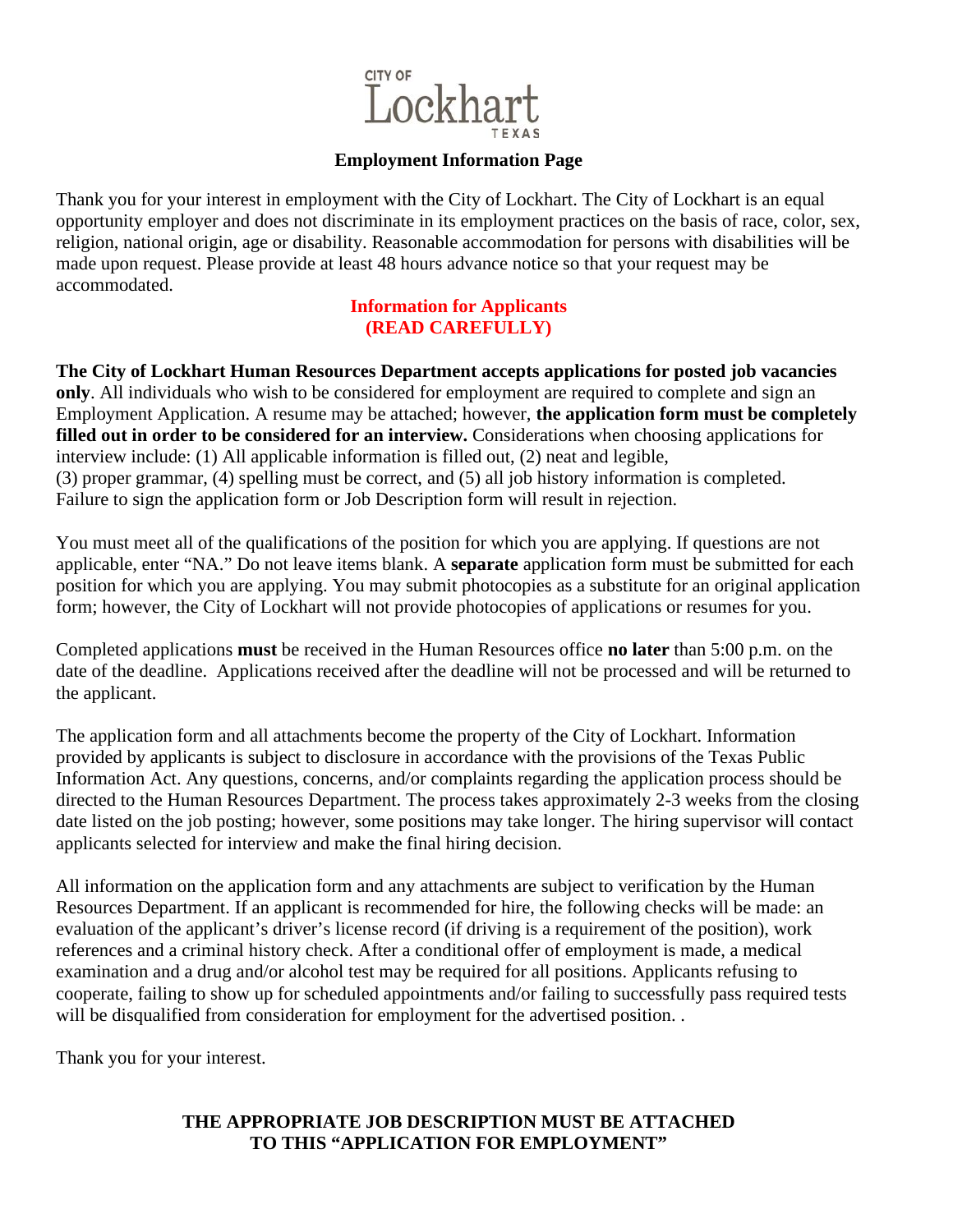# **Application For Employment**

# **City of Lockhart P.O. Box 239 Lockhart, TX 78644**

We consider applicants for all positions without regard to race, color, religion, creed, gender, national origin, age, disability, marital or veteran status, sexual orientation or any other legally protected status.

| (PLEASE PRINT)                                                                                                                                                                                  |                                    |           |
|-------------------------------------------------------------------------------------------------------------------------------------------------------------------------------------------------|------------------------------------|-----------|
| Position Applied For                                                                                                                                                                            | Date of Application                |           |
|                                                                                                                                                                                                 |                                    |           |
| How did you learn about us?                                                                                                                                                                     |                                    |           |
| Advertisement<br>Friend<br>Walk-in                                                                                                                                                              |                                    |           |
| Relative<br>Other (Specify):<br><b>Employment Agency</b>                                                                                                                                        |                                    |           |
|                                                                                                                                                                                                 |                                    |           |
|                                                                                                                                                                                                 |                                    |           |
| First name<br>Last name                                                                                                                                                                         | Middle name                        |           |
|                                                                                                                                                                                                 |                                    |           |
| <b>Street Address</b><br>City<br><b>State</b>                                                                                                                                                   | Zip Code                           |           |
|                                                                                                                                                                                                 |                                    |           |
| Telephone Number(s)                                                                                                                                                                             | Social Security Number             | Position: |
|                                                                                                                                                                                                 |                                    |           |
| If you are under 18 years of age, can you provide<br>Yes                                                                                                                                        | N/A<br>N <sub>0</sub>              |           |
| required proof of your eligibility to work?<br>Have you ever filed an application with us before?                                                                                               | No<br>Yes                          |           |
|                                                                                                                                                                                                 | If yes, give date:                 |           |
|                                                                                                                                                                                                 |                                    |           |
| Have you ever been employed with us before?                                                                                                                                                     | Yes<br>No                          |           |
|                                                                                                                                                                                                 | If yes, give date:                 |           |
| Are you currently employed?                                                                                                                                                                     | No<br>Yes                          |           |
| May we contact your current employer?                                                                                                                                                           | Yes<br>No                          |           |
| Are you prevented from lawfully becoming employed in this country                                                                                                                               |                                    |           |
| because of Visa or Immigration status?                                                                                                                                                          | Yes<br>No                          |           |
| Proof of citizenship or Immigration status will be required upon employment.                                                                                                                    |                                    |           |
| Date available for work                                                                                                                                                                         | What is your desired salary range? |           |
| Full Time<br>Part Time<br>Are you available to work:                                                                                                                                            | Shift Work                         | Temporary |
| Are you currently on "lay-off" status and subject to recall?                                                                                                                                    | Yes<br>No                          |           |
| Can you travel if the job requires it?                                                                                                                                                          | Yes<br>No                          | Jate:     |
| Have you ever been convicted by or pled guilty to Federal, State or other law enforcement                                                                                                       |                                    |           |
| authorities or pleaded nolo contendre, (resulting in deferred prosecution, deferred adjudication, or                                                                                            |                                    |           |
| other pre-trial diversion) for violation of any Federal, State county or municipal law, regulation or<br>ordinance? You must include any offense for which a fine of \$100 or more was imposed. | Yes                                | <b>No</b> |
| (Conviction or any "yes" will not necessarily disqualify an applicant from employment and                                                                                                       |                                    |           |
| employment decisions will be based on job-relatedness. However, any omission or untruthful                                                                                                      |                                    |           |
| responses will result in disqualification.)                                                                                                                                                     |                                    |           |
| If yes, explain on a separate sheet.                                                                                                                                                            |                                    |           |

**WE ARE AN EQUAL OPPORTUNITY EMPLOYER**

 ${\rm Nannier}$  .  ${\rm Dots}$ Date: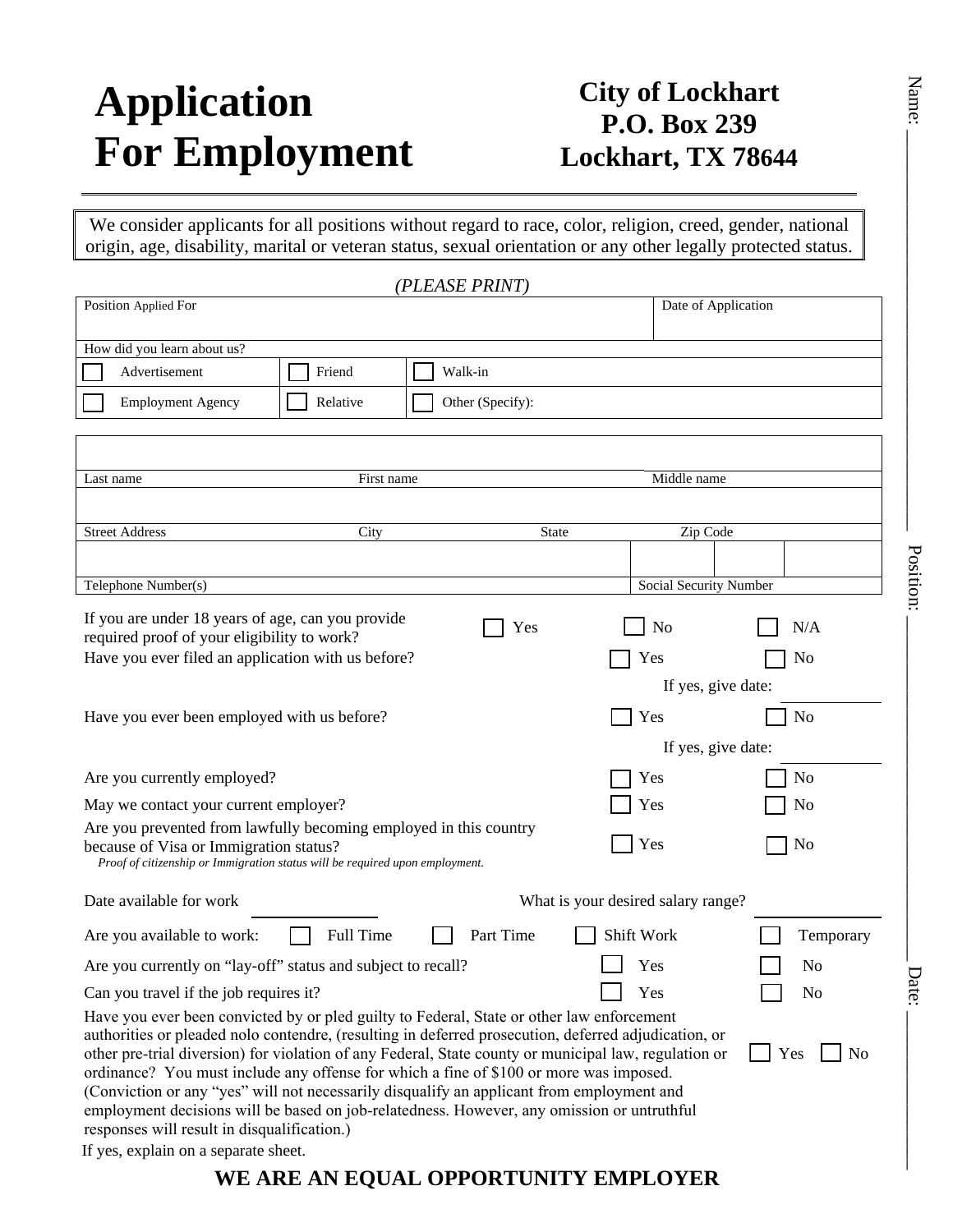# **EDUCATION**

|                         | Name & Address   |                        | <b>Number of Years</b> | Diploma/      |
|-------------------------|------------------|------------------------|------------------------|---------------|
| <b>School</b>           | <b>Of School</b> | <b>Course of Study</b> | Completed              | <b>Degree</b> |
| <b>High School</b>      |                  |                        |                        |               |
|                         |                  |                        |                        |               |
| Undergraduate           |                  |                        |                        |               |
| College                 |                  |                        |                        |               |
| <b>Graduate School/</b> |                  |                        |                        |               |
| <b>Professional</b>     |                  |                        |                        |               |
| <b>Other</b>            |                  |                        |                        |               |
| (Specify)               |                  |                        |                        |               |

# **WORK EXPERIENCE**

Start with your present or last job. Include any job-related military service assignments and volunteer activities. You may exclude organizations which indicate race, color, religion, gender, national origin, disabilities or other protected status

| Employer:           | <b>Dates Employed</b>     |                | <b>Work Performed</b>        |  |
|---------------------|---------------------------|----------------|------------------------------|--|
|                     | From                      | T <sub>0</sub> |                              |  |
| Address:            |                           |                |                              |  |
|                     |                           |                |                              |  |
| Telephone           | <b>Hourly Rate/Salary</b> |                |                              |  |
| Numbers:            | <b>Start</b>              | End            |                              |  |
| Job Title:          |                           |                |                              |  |
| Supervisor:         |                           |                |                              |  |
| Reason for Leaving: |                           |                | May We Contact?<br>Yes<br>No |  |

| Employer:           | <b>Dates Employed</b>     |     | <b>Work Performed</b>        |
|---------------------|---------------------------|-----|------------------------------|
|                     | <b>From</b>               | Tо  |                              |
| Address:            |                           |     |                              |
|                     |                           |     |                              |
| Telephone           | <b>Hourly Rate/Salary</b> |     |                              |
| Numbers:            | <b>Start</b>              | End |                              |
| Job Title:          |                           |     |                              |
| Supervisor:         |                           |     |                              |
| Reason for Leaving: |                           |     | May We Contact?<br>Yes<br>No |

| Employer:           | <b>Dates Employed</b>     |                | <b>Work Performed</b>                    |  |
|---------------------|---------------------------|----------------|------------------------------------------|--|
|                     | From                      | T <sub>0</sub> |                                          |  |
| Address:            |                           |                |                                          |  |
|                     |                           |                |                                          |  |
| Telephone           | <b>Hourly Rate/Salary</b> |                |                                          |  |
| Numbers:            | <b>Start</b>              | End            |                                          |  |
| Job Title:          |                           |                |                                          |  |
| Supervisor:         |                           |                |                                          |  |
| Reason for Leaving: |                           |                | May We Contact?<br>Yes<br>N <sub>0</sub> |  |

| Employer:           | <b>Dates Employed</b>     |     | <b>Work Performed</b>        |
|---------------------|---------------------------|-----|------------------------------|
|                     | From                      | To  |                              |
| Address:            |                           |     |                              |
|                     |                           |     |                              |
| Telephone           | <b>Hourly Rate/Salary</b> |     |                              |
| Numbers:            | <b>Start</b>              | End |                              |
| Job Title:          |                           |     |                              |
| Supervisor:         |                           |     |                              |
| Reason for Leaving: |                           |     | May We Contact?<br>Yes<br>No |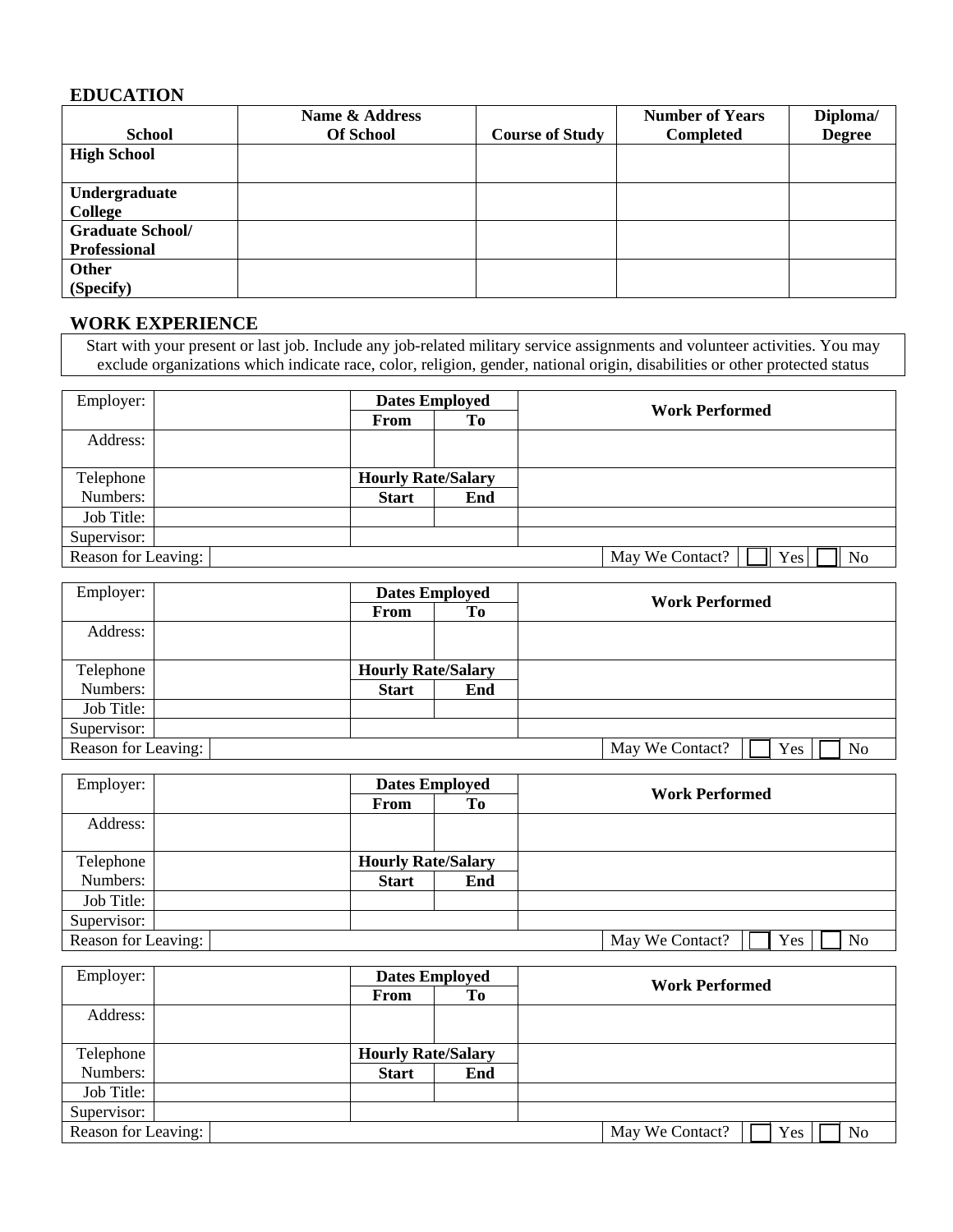Comments: Include explanation for any gaps in employment.

Describe any specialized training, apprenticeship, skills and extra-curricular activities.

Describe any job-related training received in the United States military.

List professional, trade, business or civic activities and offices held. *You may exclude membership which would reveal gender, race, religion, national origin, age, ancestry, disability or other protected status.* 

#### **ADDITIONAL INFORMATION**

Other qualifications: *Summarize special job-related skills and qualifications acquired from employment or other experience.* 

#### **SPECIALIZED SKILLS** (Skills/Equipment Operated)

| Terminal       | Spreadsheet     | Production/Mobile Equipment (List) | Other (List) |
|----------------|-----------------|------------------------------------|--------------|
| PC/MAC         | Word Processing |                                    |              |
| Typewriter WPM |                 |                                    |              |
| Shorthand      | WPM             |                                    |              |

*State any additional information you feel may be helpful to us in considering your application.*

#### **Note to applicants: DO NOT ANSWER THIS QUESTION UNLESS YOU HAVE BEEN INFORMED ABOUT THE REQUIREMENTS OF THE JOB FOR WHICH YOU ARE APPLYING.**

Can you perform the essential functions of the job for which you are applying, either with or without a reasonable accommodation?

| ۰,<br>٠<br>۰, |
|---------------|
|---------------|

No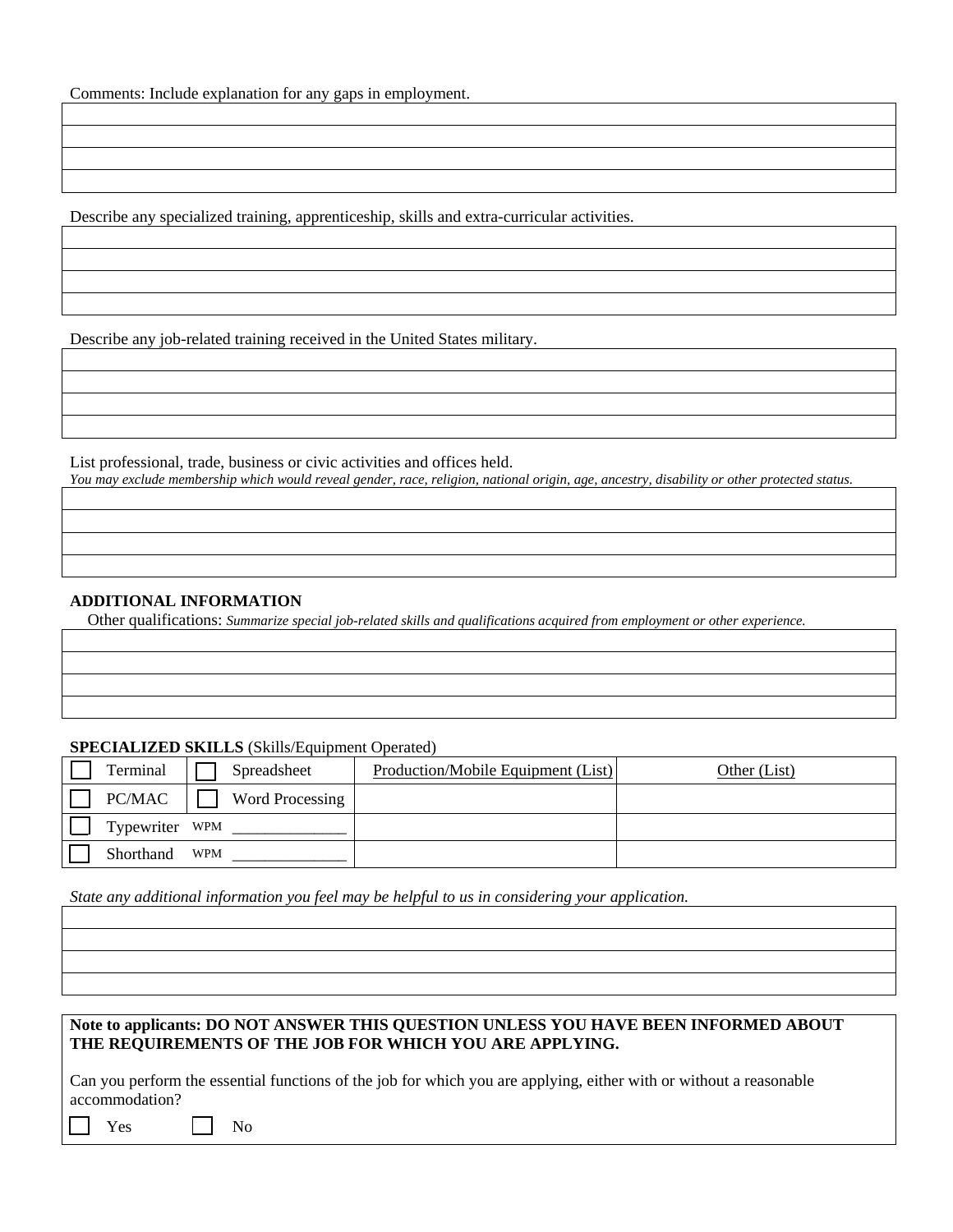## **PERSONAL/PROFESSIONAL REFERENCES (***Do not include family members or past supervisors)*

| Name | Phone Number | Best Time to Call | Occupation |
|------|--------------|-------------------|------------|
| . .  |              |                   |            |
| ∠.   |              |                   |            |
| J.   |              |                   |            |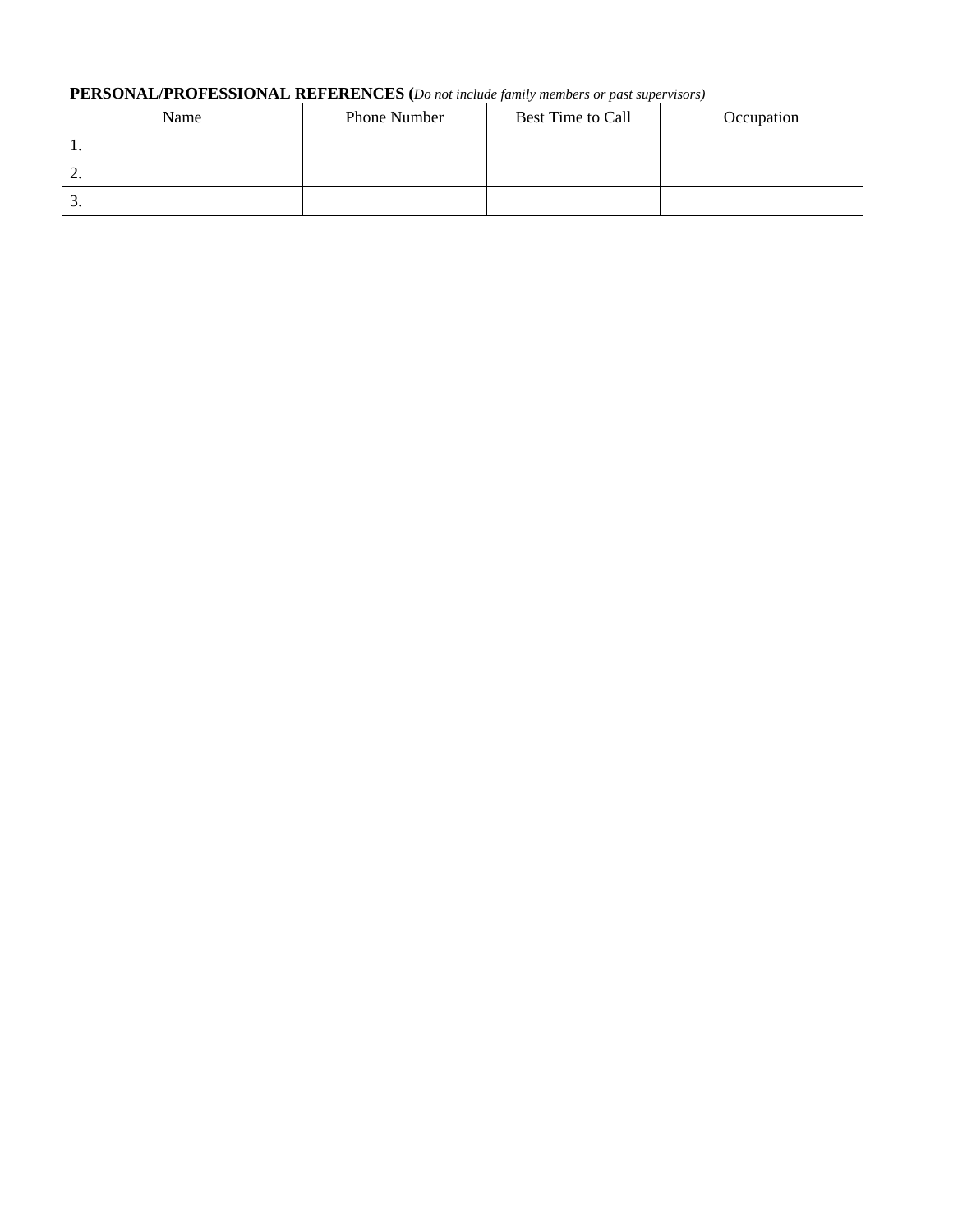# **APPLICANT'S STATEMENT**

I authorize investigation of all statements contained in this application for employment as may be necessary in arriving at an employment decision.

This application for employment shall be considered active for a period of time not to exceed 45 days. Any applicant wishing to be considered for employment beyond this time period should inquire as to whether or not applications are being accepted at that time.

I hereby understand and acknowledge that unless otherwise defined by applicable law, any employment relationship with the City is of an *"at will"* nature, which means the Employee may resign at any time and the City may discharge Employee at any time with or without cause. It is further understood that this *"at will"* employment relationship may not be changed by any written document or by conduct unless such change is specifically acknowledged in writing by an authorized executive of the City.

In the event of employment, I understand that false or misleading information given in my application or interview(s) may result in discharge. I understand also that I am required to abide by all rules and regulations of the City.

I have reviewed the attached job description and find it to be a fair description of the demands of the job.

#### I certify that the answers given herein are true and complete.

Signature of Applicant Date